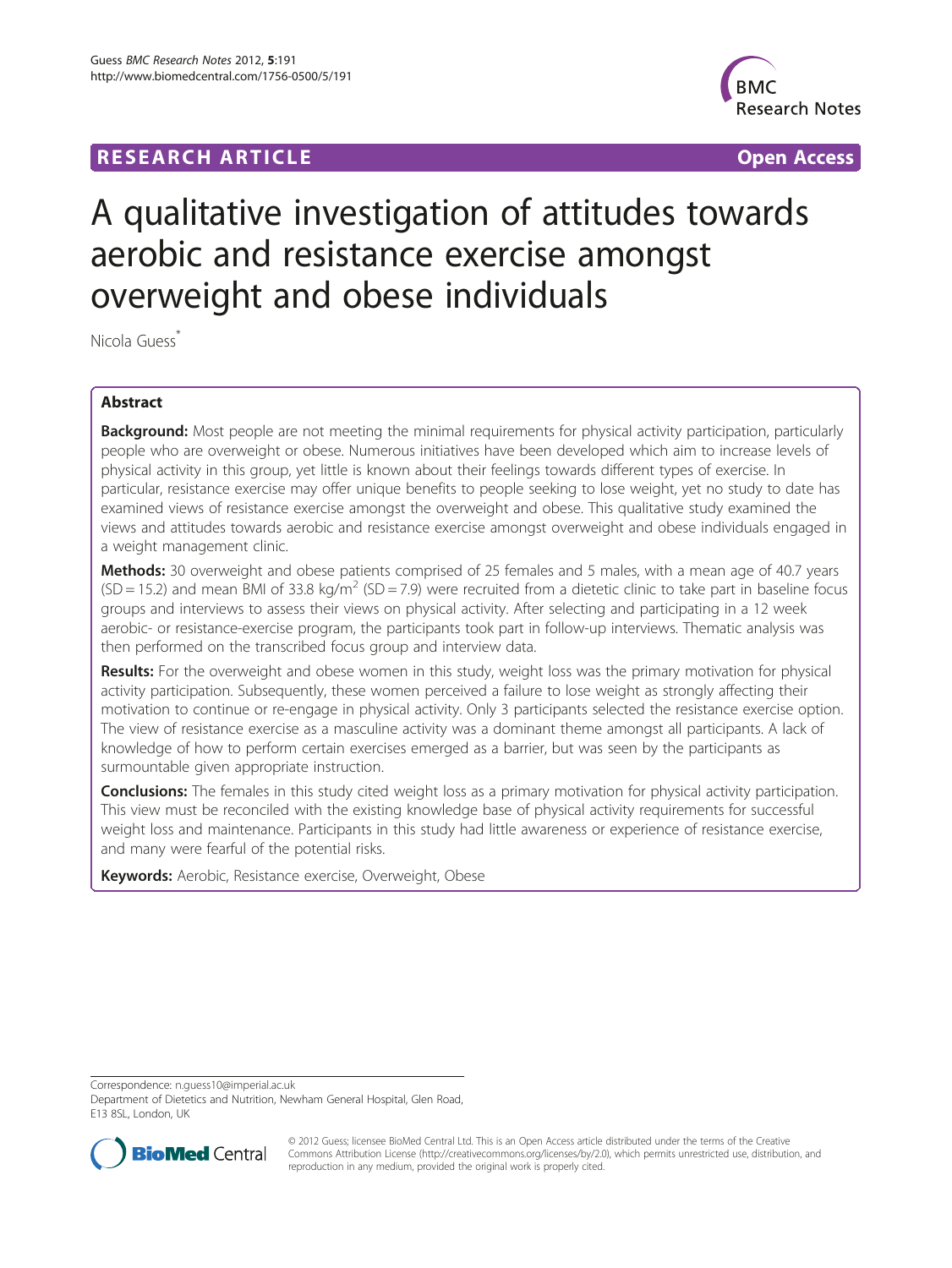## Background

Moderate physical activity on 5 or more days of the week for good health is now an established public health message [[1](#page-10-0)]. Longer durations of activities of 45–90 minutes daily may be necessary to prevent weight gain, and promote long-term weight loss in those previously overweight or obese [[2](#page-11-0),[3\]](#page-11-0). The majority of people in the UK do not meet even the minimal requirements [\[4](#page-11-0)].

Commonly-used methods to increase physical activity participation in the community include brief interventions in primary care, exercise referral schemes, pedometers and community-based exercise programmes for walking and cycling [\[5\]](#page-11-0). Of these, exercise referral schemes have become the most wide-spread. This is despite limited evidence of their effectiveness, including amongst the overweight and obese, who may have different needs and motivations compared to other groups [[6,7\]](#page-11-0).

While aerobic exercise is the most widely undertaken and well-known, resistance exercise may offer unique benefits for overweight individuals, such as increased lean muscle mass [\[8](#page-11-0)-[10\]](#page-11-0), rapid subjective improvements in appearance [\[11](#page-11-0)], and the requirement for rest periods between exercise sets [\[12](#page-11-0)]. Importantly, increased muscle strength may help prevent overuse injuries which can occur in muscles unaccustomed to physical activity [[13-16](#page-11-0)]. In contrast, physical activity that includes aerobic efforts is commonly performed in longer bouts which may discourage non-exercisers and be more likely to induce overuse injuries [[13](#page-11-0)].

Little is known about the attitudes of overweight and obese individuals towards these different types of activity. A cross-sectional survey on physical activity preferences amongst obese patients recruited from a dietetic clinic found that women were significantly more likely than men to try keep-fit/aerobics classes and swimming [[17\]](#page-11-0). However, the study did not examine these choices in depth and recommended that "in order to improve motivation and compliance, the opinions of the patients need to be sought" [[17\]](#page-11-0). Similarly, while various reviews examining adherence to exercise referral schemes have cited nominal reasons for the participants' satisfaction or adherence – such as poor body image, personal organisation and social support– the scope of these studies did not allow contextual analysis of how such factors determine physical activity participation [[18-20](#page-11-0)]. A review of these studies cited the need for an in-depth exploration of participants' experiences [[20\]](#page-11-0). It has recently been shown that overweight individuals experience more displeasure during aerobic exercise compared to their normal-weight counterparts, particularly at intensities imposed by others [[14,21\]](#page-11-0). Young, healthy recreationally-trained women have demonstrated altered affective responses to imposed as opposed to selfselected resistance exercise [\[22](#page-11-0)]. However, no study to date has specifically examined views towards resistance exercise amongst overweight and obese subjects.

The aim of this study was to gain insight into the attitudes and beliefs of overweight and obese individuals towards both aerobic and resistance exercise.

### Method

This study took place between November 2009 and August 2010 at Newham General Hospital NHS Trust. It used a mixed-method design combining a crosssectional descriptive study to gain insight into the sociodemographic characteristics of the sample; a 12-week exercise program to give the participants experience in order to better inform qualitative data collection, and qualitative data collection pre- and post the exercise programs.

#### Recruitment

Participants attending dietetic clinics for weight management were approached about the study. To be eligible for inclusion into the study, participants had to be aged 18 years or above, and have a BMI  $\geq$ 25 kg/m<sup>2</sup> at the time of recruitment. In addition, the participants were recruited on a quota basis to ensure representation of pre-selected population sub-sets (Table 1). These subsets were selected because a review of the literature suggested they may have differing needs and views towards physical activity [[23-27\]](#page-11-0). All participants completed a signed consent form prior to commencing the study. 25 of the participants were female; 5 were male. The sample was multi-faith, multi-ethnic and multi-religious, and thus represented the local diverse community. Only one of the participants (male) required a translator during his one-to-one interview. All other participants were able to communicate in English. Ethical approval was

| <b>Table 1 Participant characteristics</b> |  |
|--------------------------------------------|--|
|--------------------------------------------|--|

| Population sub-group                    | Characteristics (Mean $\pm$ SD)                                                                                  |
|-----------------------------------------|------------------------------------------------------------------------------------------------------------------|
| 18-30 years $(n=6)$                     | Age: $25.33 \pm 3.67$ years; BMI 29.33 $\pm 4.5$ kg/m <sup>2</sup> ; 4 females and 2 males; 3 South Asian Female |
| $\geq 60$ years (n = 6)                 | Age: $63.8 \pm 2.4$ years; BMI 31.5 $\pm$ 5.1 kg/m <sup>2</sup> ; 4 females and 2 males; 0 South Asian Female    |
| BMI $\geq$ 40 kg/m <sup>2</sup> (n = 6) | Age: $37.8 \pm 10.9$ years; BMI 46.8 $\pm$ 5.6 kg/m <sup>2</sup> ; 5 females and 1 male; 1 South Asian Female    |
| South Asian Females $(n = 6)$           | Age: $34.2 \pm 8.7$ years; BMI 29.5 $\pm$ 2.3 kg/m <sup>2</sup>                                                  |
| Miscellaneous $(n=6)$                   | Age: $42.3 \pm 11.4$ years; BMI 31.7 $\pm 4.2$ kg/m <sup>2</sup> ; 6 females                                     |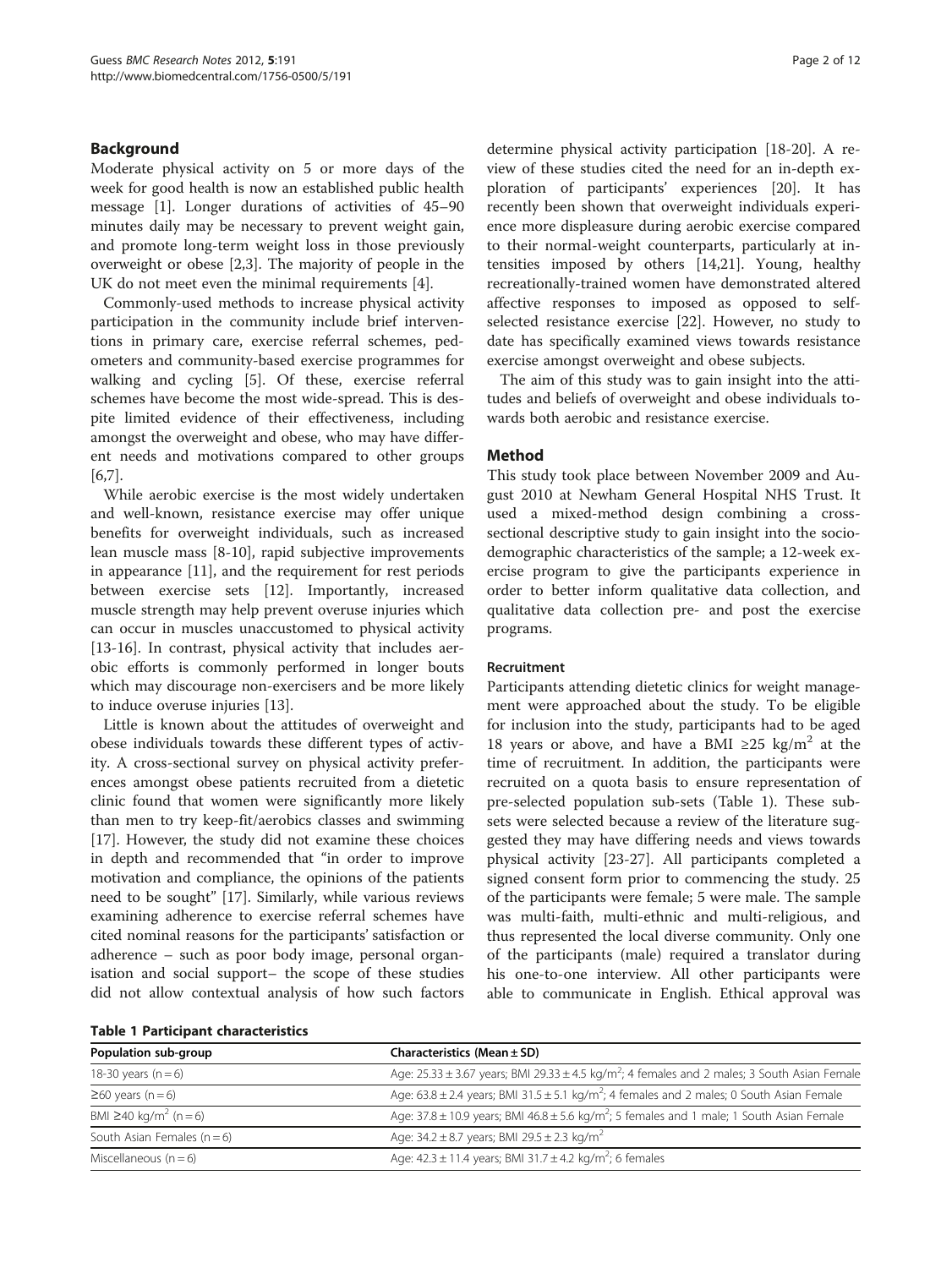sought from the Royal Brompton & Harefield Research Ethics Committee, and approval was given by the Newham University Hospital Trust R&D Department.

### Data collection

Topic guides were developed using information and gaps in knowledge identified from previous qualitative and quantitative studies [\[19-27](#page-11-0)]. The topic guide was piloted to ensure the questions were understood by members of the public and yielded data relevant to the study's aims.

## Pre-exercise program settings

While the original study design had planned to collect data via focus groups alone, practical and logistical barriers meant that the qualitative data was collected via both focus groups  $(n = 16)$  and semi-structured interviews  $(n = 13)$ . The same topic guide (Table 2) was used for both the focus groups and semi-structured interviews.

Four focus groups were held with a total of 16 participants, with 13 semi-structured interviews. The focus groups lasted one hour on average; the interviews 15 minutes. The focus groups and interviews were recorded with the participants' permission.

#### Exercise program settings

Participants were invited to select one of four 12-week exercise programs (Table [3](#page-3-0)). Both leisure-centre-based activities were classed as vigorous physical activity (>6 MET), while home-based activities were classed as moderate physical activity (3–6 MET) [[28](#page-11-0),[29](#page-11-0)]. Based on physical activity guidelines from the Department of Health [[1\]](#page-10-0), participants were advised to aim for 20 minutes of vigorous physical activity 3 times a week or 30 minutes of moderate physical activity on 5 days per week. Participants were also able to choose a homebased or leisure centre-based program based on their lifestyle needs and personal preference. Participants could choose from one of three leisure centres based in Newham. The aim of these programs was to allow each participant to access activities they may not have tried before and to feedback on their experiences. The aerobic exercise-only or resistance exercise-only programs were decided upon in order not to impose excessive time demands on the participants. However, participants choosing the resistance exercise option were encouraged to engage in some type of aerobic exercise, usually walking. Similarly, those selecting the aerobic exercise-only option were encouraged to try a form of resistance exercise. It was made clear to each participant that they could do

| Main question                                                         | <b>Probing questions</b>                                          |  |  |
|-----------------------------------------------------------------------|-------------------------------------------------------------------|--|--|
| Why is physical activity good for us?                                 | How does it benefit our bodies?                                   |  |  |
|                                                                       | How does it benefit our lives?                                    |  |  |
| How much physical activity<br>is enough?                              |                                                                   |  |  |
| What do you see as barriers to physical activity?                     | Do you do enough physical activity?                               |  |  |
|                                                                       | Do you think you should do more?                                  |  |  |
|                                                                       | Do you have plans to do more physical activity?                   |  |  |
|                                                                       | What do feel is stopping you from doing more?                     |  |  |
|                                                                       | Time/Health/Family/Knowledge/Motivation                           |  |  |
|                                                                       | Self-image                                                        |  |  |
| Tell me about your previous experience of physical activity?          | Have you ever taken part in a physical activity/exercise program? |  |  |
|                                                                       | How long did it last?                                             |  |  |
|                                                                       | What did you most enjoy?                                          |  |  |
|                                                                       | What part did you least enjoy?                                    |  |  |
|                                                                       | What was the easiest part?                                        |  |  |
|                                                                       | What was the most difficult part?                                 |  |  |
| What kind of physical activity/exercise do you think you would enjoy? |                                                                   |  |  |
| Have you ever tried resistance exercise?                              | Do you know what this is?                                         |  |  |
|                                                                       | What do you think about it?                                       |  |  |
|                                                                       | What benefits do you think it would provide?                      |  |  |
|                                                                       | What do you find attractive about it?                             |  |  |
|                                                                       | What do you find unattractive about it?                           |  |  |

## Table 2 Topic guide pre-exercise program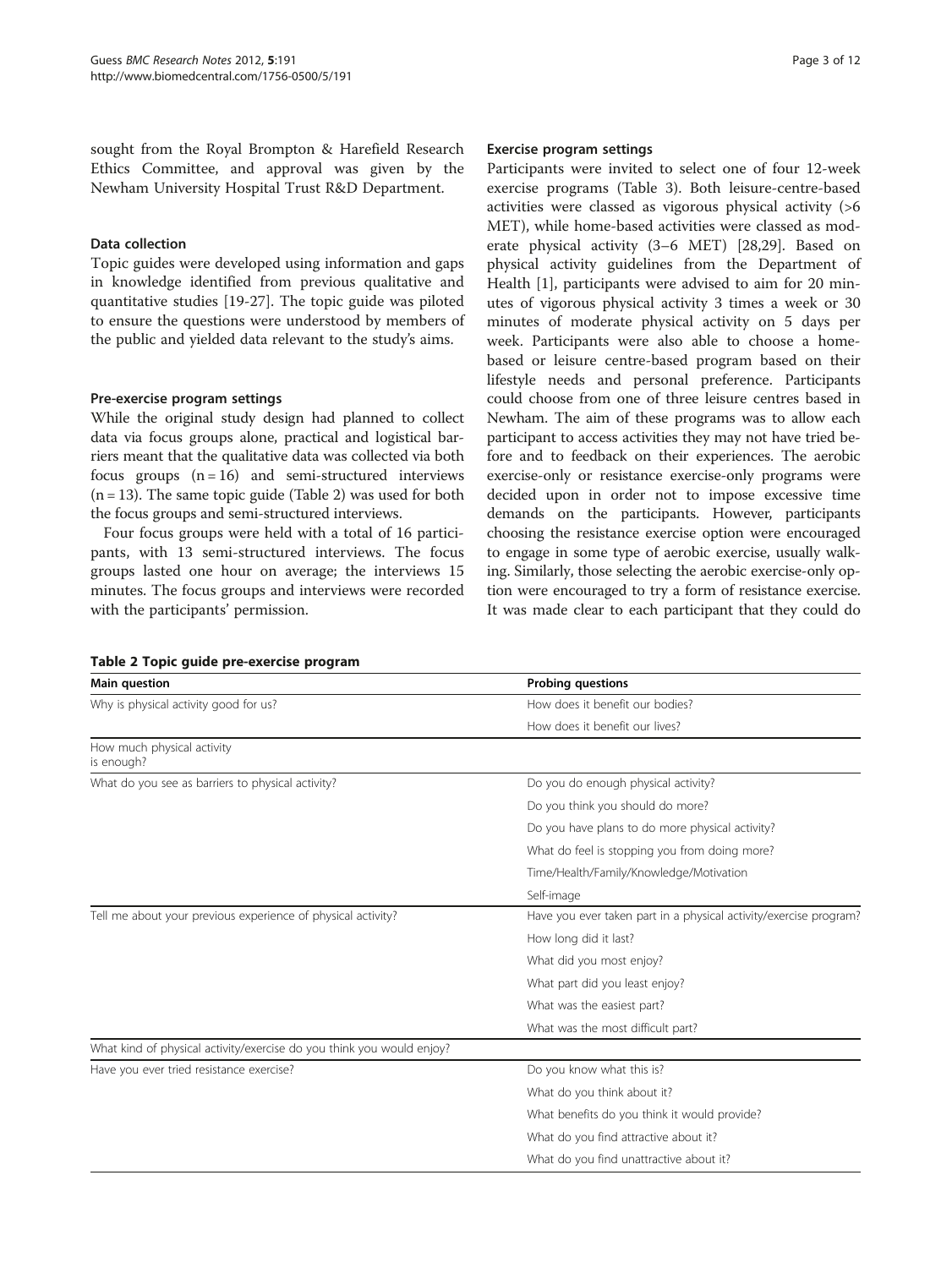<span id="page-3-0"></span>Table 3 Exercise programs

| Option     | Type of exercises                                                                                                                                                                                                           | <b>Duration/frequency</b> |
|------------|-----------------------------------------------------------------------------------------------------------------------------------------------------------------------------------------------------------------------------|---------------------------|
| H-based AE | 5 minute warm-up with stretches. Walk briskly, 5 minute cool down.                                                                                                                                                          | 30 mins; 5 days/week      |
| H-based RE | 5 minute warm-up with stretches. Series of muscle-building exercises with resistance bands including standing<br>bicep-curl, seated leg-press, chest and back pull-downs. 5 minute cool down.                               | 30 mins; 5 days/week      |
|            | LC-based AE 5 minute warm-up with stretches. Choice of aerobic exercise at local leisure centre, including<br>walking/running on treadmill, use of cross-trainer, step aerobics classes, aqua-aerobics. 5 minute cool down. | 20 mins; 3 days/week      |
|            | LC-based RE 5 minute warm-up with stretches. Series of muscle-building exercises at leisure centre, including leg-press,<br>free-standing squats, ham-string curl, chest-press. 5 minute cool down.                         | 20 mins; 3 days/week      |

more if they wished. Each participant was given a full induction and personalised program by a trained Exercise Specialist. All leisure centre membership costs were covered for the participants. The resistance bands were provided by Newham Council's Exercise Referral Team.

#### Post exercise program interviews and focus groups

Participants were requested to attend a final focus group to evaluate their views following their 12-week program. A follow-up Topic Guide was used (Table 4). Due to participant drop-out and availability it was not possible to gather the numbers required for focus groups. The interviews were conducted in person and via telephone where necessary.

All the focus groups and interviews were transcribed verbatim within NVIVO8 to facilitate coding, and the creation of themes and relationships. NVIVO is a qualitative data analysis (QDA) software package.

#### Data analysis

The transcripts were read through within NVIVO8 and notes taken about any statements that appeared interesting or significant. Emergent themes within each text were coded. A response or set of responses was labelled as a theme if ≥5 participants discussed it. The themes coded were examined further to identify relationships between them. These relationships were then coded. These themes and relationships were subsequently assessed along with the demographic data to identify any further relationships or patterns.

## Results

29 of the 30 participants enrolled took part in the initial focus groups or interviews. Of these, 20 began one of the exercise programs. 12 participants completed the 12week programs. 15 post-interviews were held with the 12 completers (11 females, 1 male) and 3 who had dropped out during the 12 weeks. It was not possible to contact the other 14 participants. See Figure [1](#page-4-0) for flowchart. Table [5](#page-4-0) shows the completers and non-completers per BMI category. Analysis using Fisher's Exact Test showed there were no significant differences in drop-out rates between BMI categories  $(p = .472)$ .

17 people selected aerobic exercise, of whom 14 chose the leisure centre-based option. Only 3 people selected the resistance exercise option, all of whom selected home-based resistance exercise. A Chisquared test showed the preference towards aerobic exercise to be significant  $(p < .000)$ . 1 male and 2 females who had selected the leisure-centre aerobics option reported that they had tried some resistancebased exercise within the gym. The male (who had tried leisure centre-based resistance exercise prior to the study) continued with the resistance exercise in addition to his aerobic activity for the 12 weeks. The two females stopped after 2–3 visits: one female reported enjoying the aerobic classes more, while the other felt uncomfortable using the weights within a male-predominant environment.

#### Views on physical activity in general

All the participants readily cited or agreed with the numerous nonweight-related health benefits of physical activity and most were able to cite the recommendations for 30 minutes moderate physical activity on 5 or more days of the week. These views were expressed in a positive and enthusiastic tone by all participants. Views encompassed included prevention of disease, reduced stress levels, and acknowledged a general ability to make us feel good. These are presented below.

Table 4 Topic guide post-exercise program

| $1800 - 1900$ gaige post called program                     |                                                                                                                                                                    |  |  |  |
|-------------------------------------------------------------|--------------------------------------------------------------------------------------------------------------------------------------------------------------------|--|--|--|
| <b>Main questions</b>                                       | <b>Probing questions</b>                                                                                                                                           |  |  |  |
| How did you find your experience<br>with physical activity? | What did you like about it? What did you dislike about it? How did it affect your life?<br>What was the easiest part about it? What was the hardest part about it? |  |  |  |
| Do you feel any different about yourself?                   |                                                                                                                                                                    |  |  |  |
| Would/will you continue with this program?                  | If not, why not? What would make you continue, or make you think about continuing?                                                                                 |  |  |  |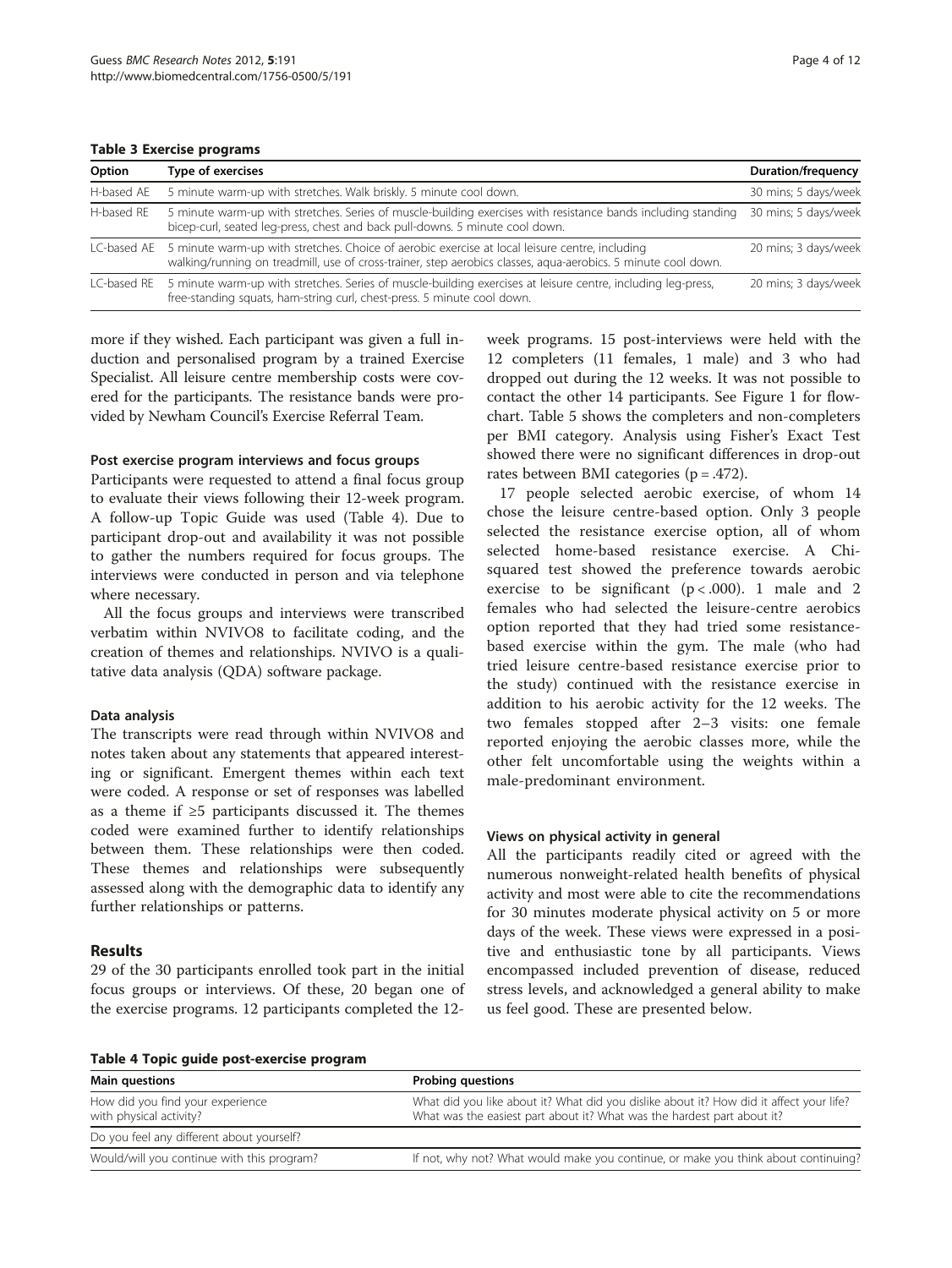<span id="page-4-0"></span>

"Makes you feel good", Female, 22 years, BMI: 25 kg/  $m<sup>2</sup>$ 

"It prevents you from some diseases like high blood pressure, obesity and so many other things", Female, 26 years, BMI: 26 kg/ $m<sup>2</sup>$ 

"Yeah, I know for sure that people with good general fitness generally, tend to have a better state of mind, like less pressure". Male, 24 years, BMI: 29 kg/m<sup>2</sup>

"Risk of diabetes. Heart disease, I think it can work towards combating a lot of those things", Female, 24 years, BMI:  $40 \text{ kg/m}^2$ 

## Table 5 Exercise selection and drop-out pre- and postexercise program by BMI category\*

|       |            | Pre-DO <sup>a</sup> | <b>LC-AE</b> | H-AE | LC-RE | <b>Total</b> |
|-------|------------|---------------------|--------------|------|-------|--------------|
|       | Overweight |                     | 6(2)         | 1(1) | 1(0)  |              |
|       | Obese      |                     | 8(5)         | 2(0) | 2(0)  |              |
| Total |            | Q,                  | 14(7)        | 3(1) | 3(0)  | 29           |

\*Figure in brackets represents number dropped-out during exercise program. <sup>a</sup> Participants who dropped out prior to selecting an exercise program.

"The more physical activity you do the less ill you get, that's basically how I see it", Female, 34 years, BMI: 37 kg/ $m<sup>2</sup>$ 

In contrast, the relationship between physical activity and weight management was barely mentioned. (Two participants briefly mentioned that physical activity helps "prevent obesity"). However, when the discussions moved onto the issue of motivation, weight loss was seen as a primary motivation for nearly all the female participants. Similarly, feelings about previous experiences of physical activity were strongly determined by whether or not weight loss -or at the very least, a positive improvement in appearance - was apparent.

## Weight loss as a primary motivation

Half of the respondents stated motivation was a barrier to their exercising. As mentioned above, a strong theme amongst women was the relationship between motivation and weight, with a reduction in weight seen as the primary motivation for physical activity participation.

"I reckon if I was a size 10 or smaller I think I would see exercise or eating healthy as a different way than I do know, I mean right ...whatever I decide to do I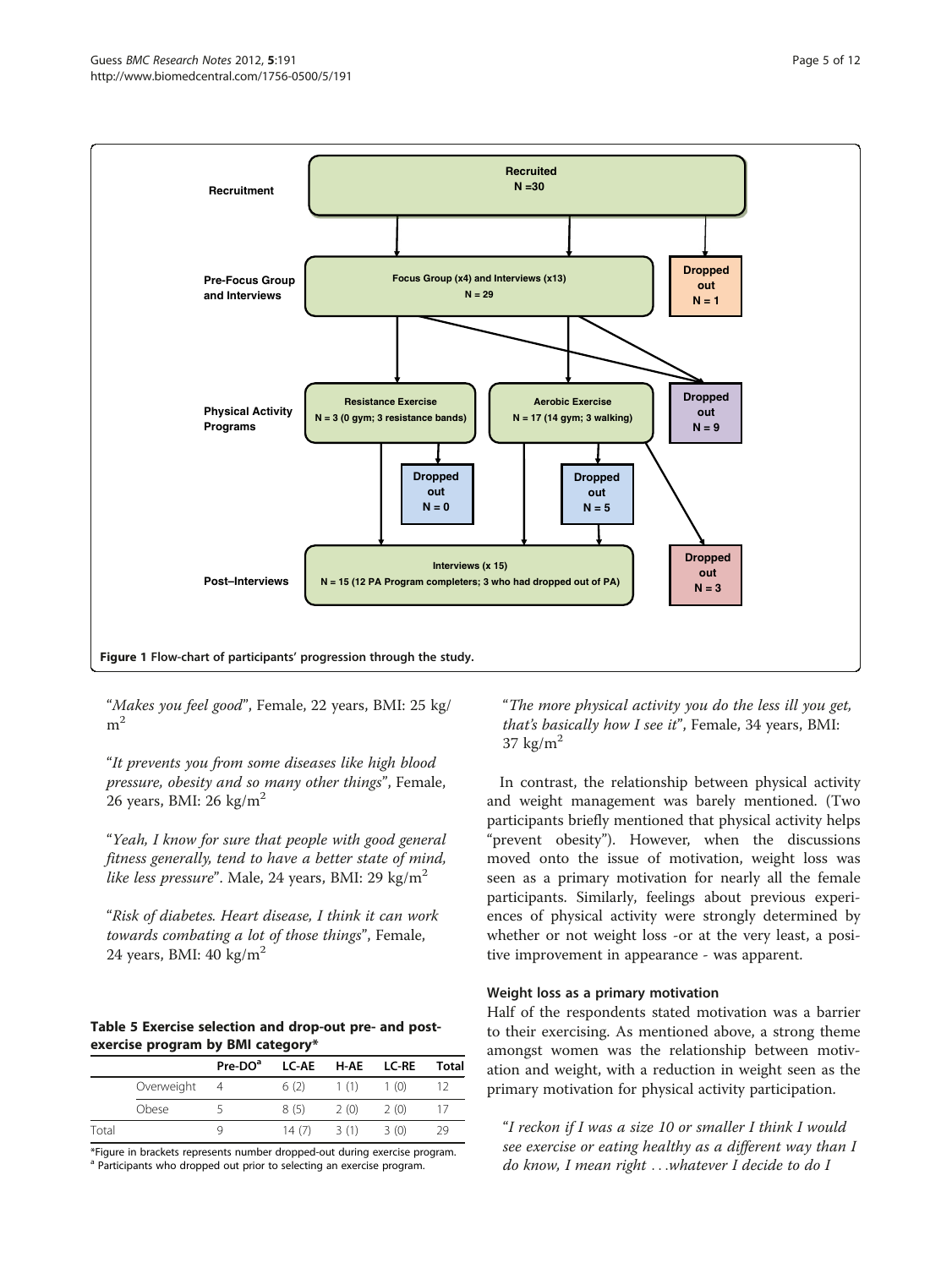would see it as a weight loss thing, I would see it as it is for me to lose weight, this is the only way I would see it". Female, 24 years, BMI: 40 kg/m<sup>2</sup>

"Right, and when you're looking at the scale, each time maybe I go to the gym, you lose 1 pounds 2 pounds, so I think afterwards, I am losing, so I think to myself I need to keep going, it's motivating to me." Female 64 years, BMI: 34 kg/ $m<sup>2</sup>$ 

"I found that that the quickest benefits, like, you do a little bit and with your arms being toned and your legs, really quickly so it was like that's an incentive", Female, 26 years, BMI: 26 kg/m<sup>2</sup>

"I weigh myself every week, and see my weight. I sometimes chart my weight and seeing it physically like it helps me carry on doing what I am doing". Female, 22 years, BMI: 25 kg/m<sup>2</sup>

"Yes, always 3 times a week, after working, losing the weight, it motivates you, makes you feel you want to *do a little bit more*", Female, 61 years, BMI: 35 kg/m<sup>2</sup>

"I mean, does the person really come to the doctor and say I want to exercise because I want to be healthy or send me to the gym because I want to be healthy? No! They go on exercise and diet programs because they want to lose weight", Female, 24 years, BMI:  $46 \text{ kg/m}^2$ 

"...nothing is stopping me at the moment once I start to lose a little bit of weight I start to feel motivated", Female, 61 years, BMI: 35 kg/m<sup>2</sup>

"...but if my weight was still high, higher than the level it is supposed to be  $-I$  would not keep going", Female, 64 years, BMI 34 kg/m<sup>2</sup>

Many of these females related a lack of motivation to the feeling that weight loss was impossible:

"If you exercise for a month you might not lose anything. You might actually gain it because you might be gaining muscle or whatever so you might not lose any weight. You might actually put something on so you think Oh my god I haven't lost anything, I've gained, so then you might give up after that...and you just think you know. I can't do this, I can't be bothered". Female, 24 years, BMI:  $46 \text{ kg/m}^2$ 

"It's like you're putting on weight, so you need to do something, and after a while the motivation turns to.... you stop being motivated about it, the whole thing just *depresses you*", Female, 34 years, BMI: 37 kg/m<sup>2</sup>

"I find it hard to stick to [weight loss] targets because if I don't meet them I get real down so now I try not to make such rigid targets for myself ....if it is not going to happen I am going to get de-motivated", Female, 26 years, BMI: 26 kg/m<sup>2</sup>

"So you feel like a mountain that's kind of too big ..?" "Yeah", Female, 34 years, BMI: 37 kg/m<sup>2</sup>

This theme was strongly evident even in the postexercise program interviews, and in many interviews it was a dominant topic in the conversation. Indeed, it was such a dominantly negative theme that in many cases it cancelled out any perceived positive benefits of physical activity. These quotes are typical:

"I do about 20 to 30 minutes walking a day but it's not working and it's not making a major difference", Female, 24 years, BMI:  $40 \text{ kg/m}^2$ 

"I really enjoyed it and I got into the habit of going. And towards the end my fitness level was slightly increasing...the only thing I would say is that for me was a big disappointment was that I didn't lose a single pound. I was not expecting anything major but it was quite disappointing that I didn't lose a single pound and I think that sort of – it kind of made me give up and I went back to my old routine. When you're not seeing a difference you begin to question whether if it was worth it." Female, 26 years, BMI:  $26 \text{ kg/m}^2$ 

"What was your general experience of physical activity?" "It's like banging my head against a brick wall!! I am not losing weight!" Female 65 years, BMI: 26 kg/m<sup>2</sup>

None of the males in the study related physical activity to weight.

All of the 12 participants who completed the 12-week exercise program had lost weight, or explicitly stated an improvement in toning. Of the 5 participants who dropped out during the 12 weeks, 4 had not lost weight. The other had lost weight but became pregnant during the study.

## Ability and perceived ability affecting confidence

Where health or weight was discussed as a barrier, this was part of a larger theme of ability, and linked closely with the sensation of feeling different or self-conscious. For example, those who had asthma also expressed a concern at feeling different. This was no different to the concerns of those who expressed that their lack of fitness or weight might make them stand out.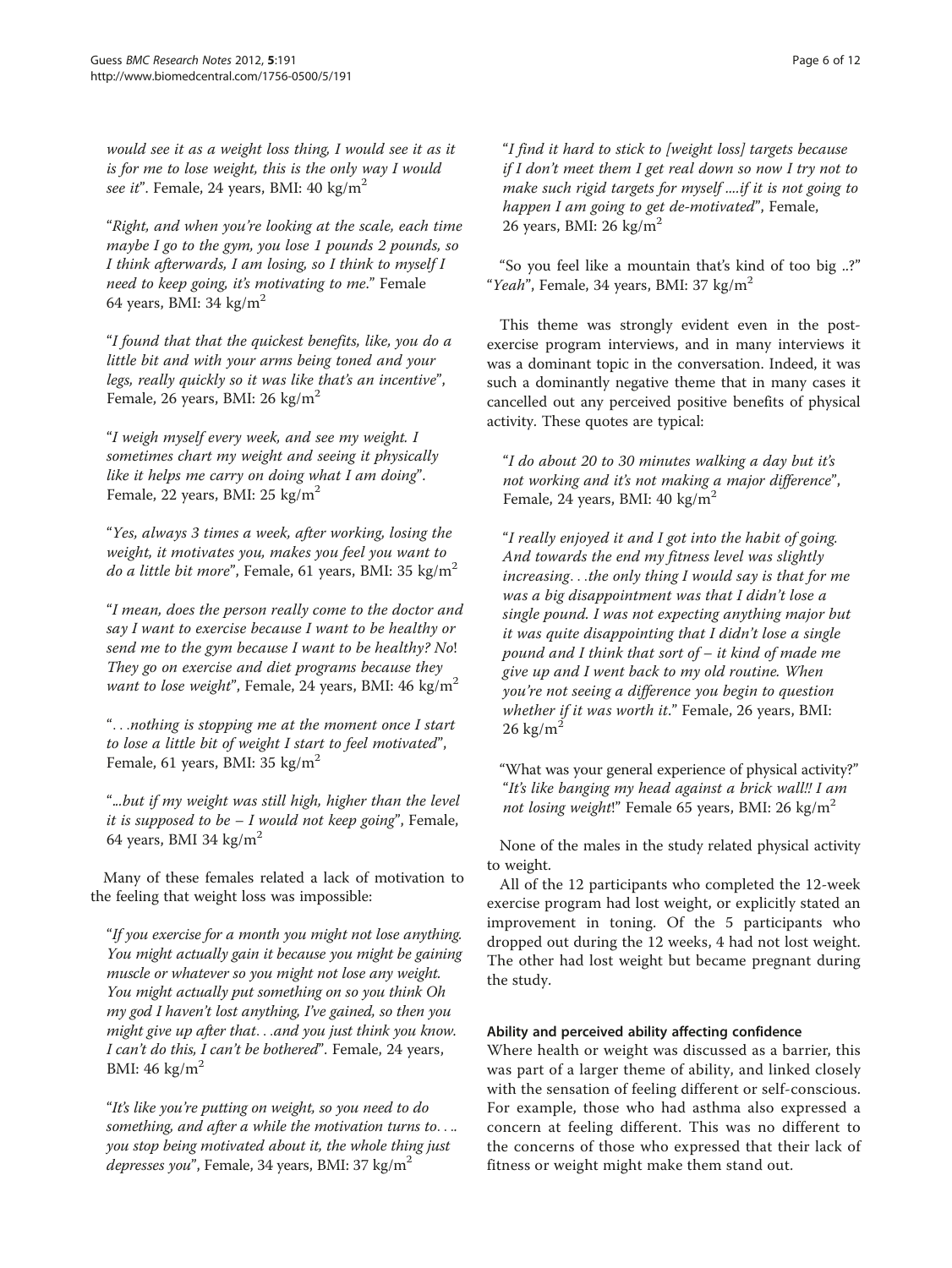"I found it terrible in the gym. I hate it. It is isolating, and then you have all those people running for dear life and there's sweat going all over the place, and you just walk. Very embarrassing. No, I prefer my classes", Female 65 years, BMI: 26 kg/m<sup>2</sup>

"I feel comfortable, the problem is as soon as I feel I have problem with my asthma...." Female, 41 years, BMI: 28 kg/ $m^2$ 

"It's just I suppose being with my health I have not had a lot of confidence". Female, 42 years, BMI: 33 kg/ $m<sup>2</sup>$ 

"Not really for someone like me you know with my health conditions, yeah, so I am not really sure what's available to me", Female, 30 years, BMI: 32 kg/ $m<sup>2</sup>$ 

In contrast to the discussion surrounding the issue of motivation, the discussion around ability was more positive in tone, with many participants actively questioning where they could get advice about more suitable activities for their abilities. Many of the participants were readily aware of their gaps in knowledge.

## Gaps in knowledge

12 of the participants stated that lack of knowledge was a barrier to physical activity. Responses were classed into two categories: a lack of knowledge of how to do physical activity and certain types of physical activity, and a lack of knowledge about where to do physical activity and certain types of activity. The former was consistent across all age groups and BMI categories.

"I can't find an exercise that isn't painful—so that's where I would need specialist help." Female 21 years, BMI:  $27 \text{ kg/m}^2$ 

"Well due to my knee at this moment in time I do feel like that [a need for specialist advice] would maybe be *the case*", Female, 30 years, BMI: 32 kg/m<sup>2</sup>

"I honestly don't know which ones would tone up my arms say or which ones are best for me to build up my strength. You just don't know, I mean I don't know", Female, 30 years, BMI: 32 kg/m<sup>2.</sup>

"Resistance exercise? Under supervision I think", Female, 62 years, BMI: 30 kg/ $m<sup>2</sup>$ 

"Well I don't want to do myself damage, that's what I am worried about -overdoing it". Female, 60 years, BMI: 32 kg/ $m<sup>2</sup>$ 

Within these answers was an implicit suggestion that appropriate instruction could remove this barrier.

The latter was a theme which arose amongst the older participants, many of whom identified non gym-based activities as a preference:

"Basically I asked at the local gym and my GP but neither of them knew where to go". Female, 43 years, BMI: 34 kg/ $m<sup>2</sup>$ 

"Oh if I could find a class I would do that [pilates]", Female, 62 years, BMI: 30 kg/m<sup>2</sup>

## Resistance Exercise as a Masculine Pursuit

General awareness and knowledge of this type of activity was low.

"Most of us don't really need weights, I don't think", Female, 62 years, BMI: 30 kg/m<sup>2</sup>

Amongst all the participants - including those who had tried resistance exercise and those who had not the consistent trend amongst both males and females of all ages was that resistance exercise was a masculine activity, and all females were worried about building muscles:

"I found a lot of my family members are like ooh why are you doing that for—that's masculine—and they try to de-feminize it. Are you trying to be a body builder and I'm just like...what?", Female, 22 years, BMI:  $25 \text{ kg/m}^2$ 

"I feel that I wouldn't want to do that, I wouldn't want to build myself muscles. To me it's like a man's sport", Female, 42 years, BMI: 33 kg/m<sup>2</sup>

"No, no, not at all, I don't want muscles!!! I think they're horrible!! Yeah, it's nice to be slim and all that but not to do that no!!", Female, 42 years, BMI: 33 kg/ $m<sup>2</sup>$ 

"I don't want big hulk muscles" Female, 26 years, BMI:  $26 \text{ kg/m}^2$ 

Despite these concerns, all of those who had tried this kind of exercise in the past were positive about the short-term improvements in toning or strength.

"You notice it more don't you? I mean I could tell my arms looked different quite quick, yeah". So you found it beneficial because you saw results quickly? "Yes" Female, 60 years, BMI: 32 kg/m<sup>2</sup>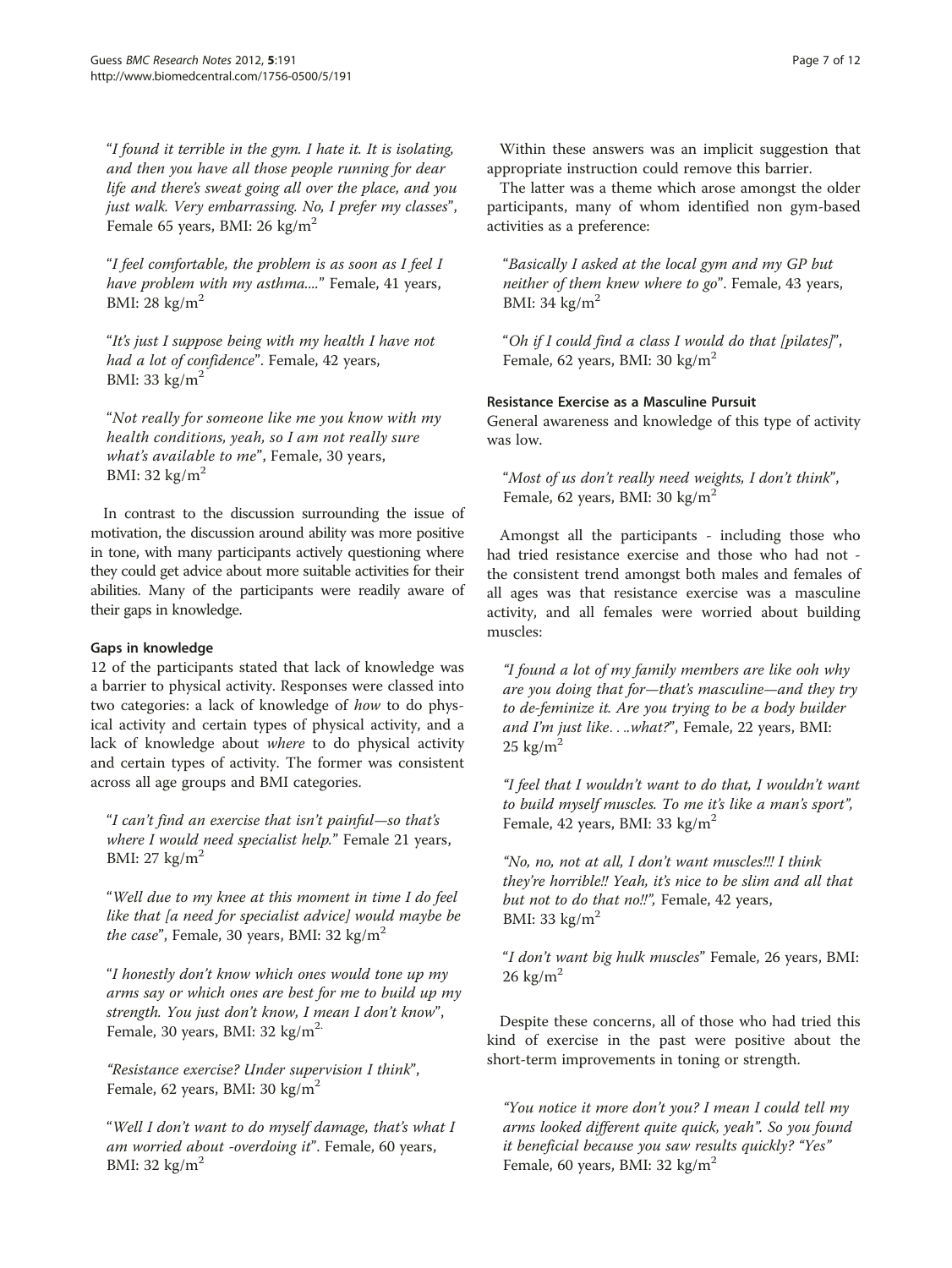These positive statements did initially provoke the interest of other focus group members during the preexercise program focus groups:

"I have a more open mind now. To the weights. Given the benefits involved. I never knew that, I mean knowledge does help, and you see things in a different light, but before I was drummed into the aerobics, so I'll keep an open mind...." Female, 34 years, BMI: 37 kg/m<sup>2</sup>

However, this did not translate in greater selection of resistance exercise when it came to selecting a 12-week program.

Even where this type of exercise was seen as positive in producing noticeable physical changes, a lack of knowledge how to perform it appropriately was seen as a barrier.

"There are certain things you have to lift in a certain way, there are certain things, you have to be in the right position. Aerobics ...it's much easier ..." Female, 34 years, BMI: 37  $\text{kg/m}^2$ 

"I did use them and then now I find I have forgotten how to use them and that is the reason I don't", Female, 22 years, BMI:  $25 \text{ kg/m}^2$ 

"You don't know which ones, I mean you're scared you don't want to bulk up your shoulders, I mean I honestly don't know which ones would tone up my arms say or which ones are best for me to build up my strength". Female, 30 years, BMI: 32 kg/m<sup>2</sup>

The relationship between a lack of knowledge and self-consciousness continued for this subject.

For the 3 participants who had selected the homebased resistance exercise option, all were positive about the effect it had on their appearance:

"...it was great for my bingo arms!" Female, 38 years, BMI:  $27 \text{ kg/m}^2$ 

"Oh I definitely noticed an effect, really impressed". "I also had more energy..... it made a big difference". Female, 62 years, BMI: 30 kg/m<sup>2</sup>

## Preferences or barriers within the sub-groups South Asian females

Many of the younger women cited either too much encouragement/pressure to exercise (particularly from normal weight siblings), or positive support such as offers from parents to accompany them to the gym.

"Yeah my mum goes to the gym herself so she wants me to go with her so she rags me along sometimes", Female, 26 years, BMI: 26 kg/m<sup>2</sup>

"When I was doing [resistance] exercise at home my husband was telling me the proper moves, the proper *actions*", Female, 34 years, BMI: 37 kg/m<sup>2</sup>

"My brother's always telling me to go to the gym. My whole family is always on my case and I think that kind of makes it worse cos you think – forget it then." Female, 22 years, BMI:  $25 \text{ kg/m}^2$ 

"Family is not a problem. I don't have any children, child commitments, family commitments really", Female, 46 years, BMI: 46 kg/m<sup>2</sup>

## Participants ≥60 years old

This group were strongly responsive to the social aspect of exercise.

"It can get a bit boring when you are on your own. I have gotten better when I am with other people doing something together—whether you are doing it as a group or whether other people are around", Female, 62 years, BMI 30 kg/ $m<sup>2</sup>$ 

"I like meeting people, and the instructors which is very, very nice. And the fact that it gets me out", Female, 60 years, BMI: 32 kg/m<sup>2</sup>

"I could [exercise] at home. But I feel better, you know, being with other people", Female, 62 years, BMI 30 kg/ $m<sup>2</sup>$ 

"Having to meet someone there is good", Male, 66 years, BMI 40 kg/ $m<sup>2</sup>$ 

"Yes, I prefer being with other people, yes", Female, 64 years, BMI 34 kg/m<sup>2</sup>

They were also less enthusiastic generally about exercising within a gym (as mentioned above, much of this was related to perceived ability and feeling different). In contrast, the discussion became more animated when group classes such as ballroom dancing or water aerobics were mentioned. While most of the participants knew of the activities available within the Leisure Centres (which were perceived to be more aimed at younger people), only one of the participants was aware of activities available elsewhere in the community. As we discussed these other options—a collection of which are aimed solely at the ≥50 years old group - many participants expressed frustration at not being made aware of these options.

"The only reason why I found out about the doctors referral was the physiotherapist. And then you said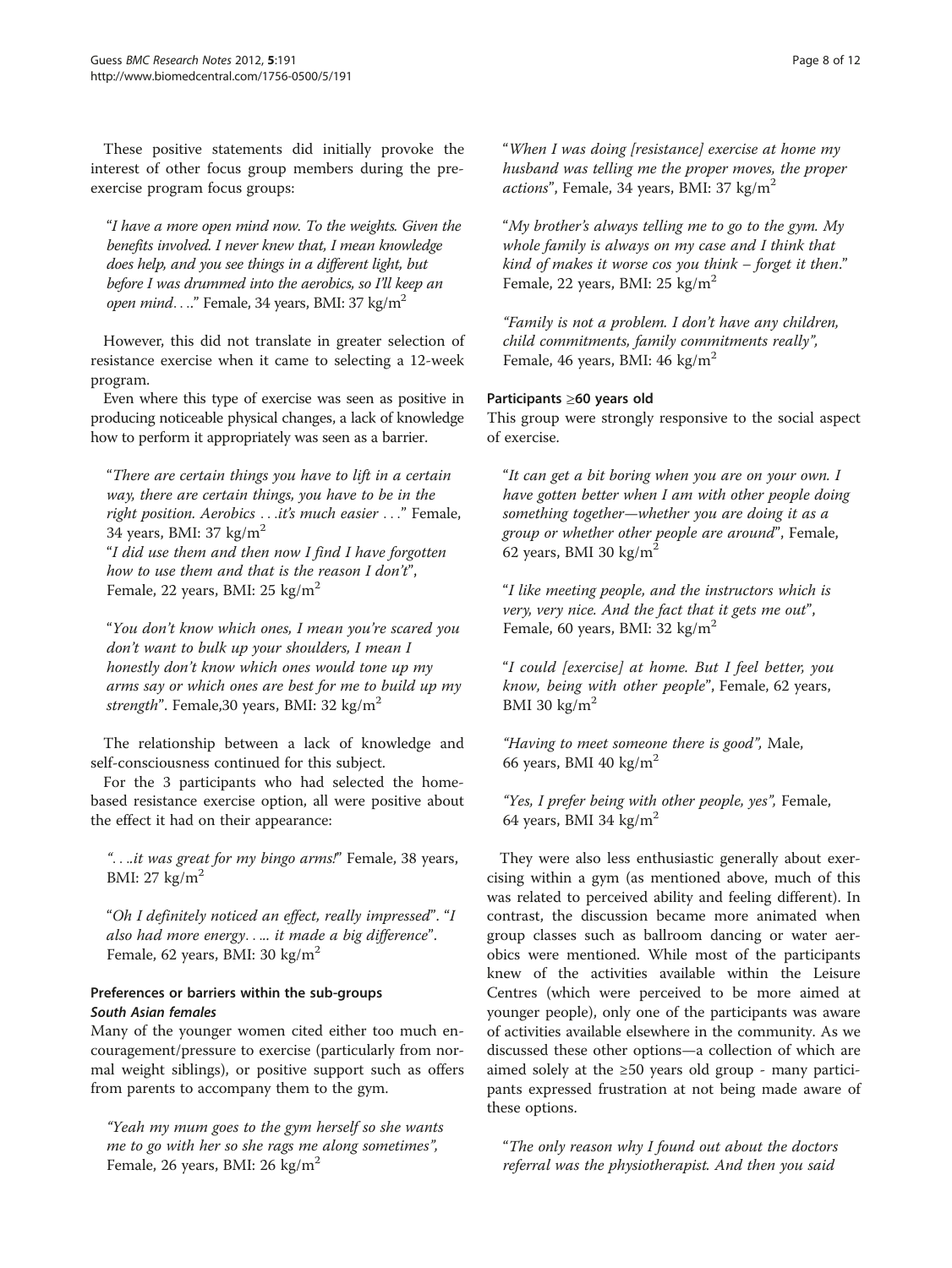come here, but it has been difficult. I spent 10 years getting on the system", Female, 65 years, BMI 26  $kg/m^2$ 

"The water aerobics, there doesn't seem to be an awful lot of it around", Female, 65 years, BMI 26  $kg/m<sup>2</sup>$ 

"[Information] ....it's not widely available is it?", Female, 60 years, BMI 30 kg/ $m<sup>2</sup>$ 

This group also expressed concern with performing resistance exercise, and all but one (who had experience of this activity in a physiotherapy group) were worried about the risk of injury.

## Participants with BMI  $\geq$ 40 kg/m<sup>2</sup>

Members of this group expressed feeling self-conscious while exercising. While this was not stated as an insurmountable barrier for any of the participants, it did modify the type of activity preferred.

"I would rather work indoors, put some music on and work out myself. Cos I am too self-conscious to go to the gym with all these skinny little women". Female, 45 years, BMI: 53 kg/m<sup>2</sup>

I feel kind of self-conscious of going to the gym or walking round the park by myself. So that's the biggest *thing for me*" Male, 42 years, BMI: 43 kg/m<sup>2</sup>

"...I feel that I should have to fit in with them, I don't care, I really don't care what anyone else thinks about me – it's how I feel about myself". Female, 45 years, BMI: 53 kg/ $m<sup>2</sup>$ 

"I wouldn't feel comfortable doing it you know in a public place you know, obviously you have limitations" Female, 44 years, BMI 54 kg/m<sup>2</sup>

There were no specific themes found for the 18–30 year old participants.

#### **Discussion**

The aim of this study was to gain insight into the attitudes and beliefs of overweight and obese individuals towards both aerobic and resistance exercise. For the overweight and obese women in this study, weight loss was the primary motivation for physical activity participation. This study also found that amongst men and women of all ages, even those who have previously engaged in resistance exercise, this type of activity is viewed as a masculine one. Exploring the attitudes and motivations of overweight and obese individuals towards physical activity is critical in understanding the low participation rates amongst this group.

It is now clear that durations of physical activity in the order of 60–90 minutes per day are required for successful weight loss and maintenance [\[2,3](#page-11-0)]. When discussing their previous experiences of physical activity, many of the women in this study reported discontinuing their exercise programs (generally of about 30 minutes duration) when weight loss was not forthcoming. Additionally, as mentioned above, of the 5 participants who dropped out of the exercise program during the 12 weeks, 4 had not lost weight.

It has been acknowledged that people may be discouraged by advice to exercise for 60–90 minutes per day [[30\]](#page-11-0). However, by advising overweight individuals to aim for 30 minutes physical activity, it is possible the subsequent lack of weight loss may actually prove a negative reinforcement for physical activity participation, at least in females. This would suggest that health practitioners and public health bodies must tactfully manage patient and public expectations of physical activity.

While none of the males in this study openly shared the same view, a recent European Union-wide survey found that a quarter of respondents (both male and female) thought that "unless physical activity resulted in weight loss, they were not really benefiting from it" [\[31\]](#page-11-0).

It was unfortunate that only five males were recruited for this study. Since men dissatisfied with their body shape are more likely to exercise than women [[23\]](#page-11-0), it would be interesting to explore whether this is because men believe more strongly than women that physical activity will have a positive effect on their body shape. It has been suggested that women see the ideal body shape as "slim", whereas men would like to be "muscular" or "fit" [[6,32\]](#page-11-0). As the effect of physical activity on muscle tone and fitness occurs relatively quickly compared to the effect of physical activity on weight loss, it is feasible that overweight men are more likely to believe physical activity will help them achieve their desired body shape, whereas women do not. This is a question that should be explored further.

Consistent with the findings amongst the general population, knowledge and awareness of resistance exercise in this population was very low [[33\]](#page-11-0). Moreover, the belief that this resistance exercise was for men only permeated each discussion. While advice to increase physical activity in general has been available for decades, muscle-strengthening exercises were only explicitly included in the American College of Sports Medicine guidelines in 2007 [\[34](#page-11-0)]. It is therefore not surprising that the awareness of -and knowledge of the benefits of – this type of activity is low. Those participants who had tried this type of activity prior to the exercise programs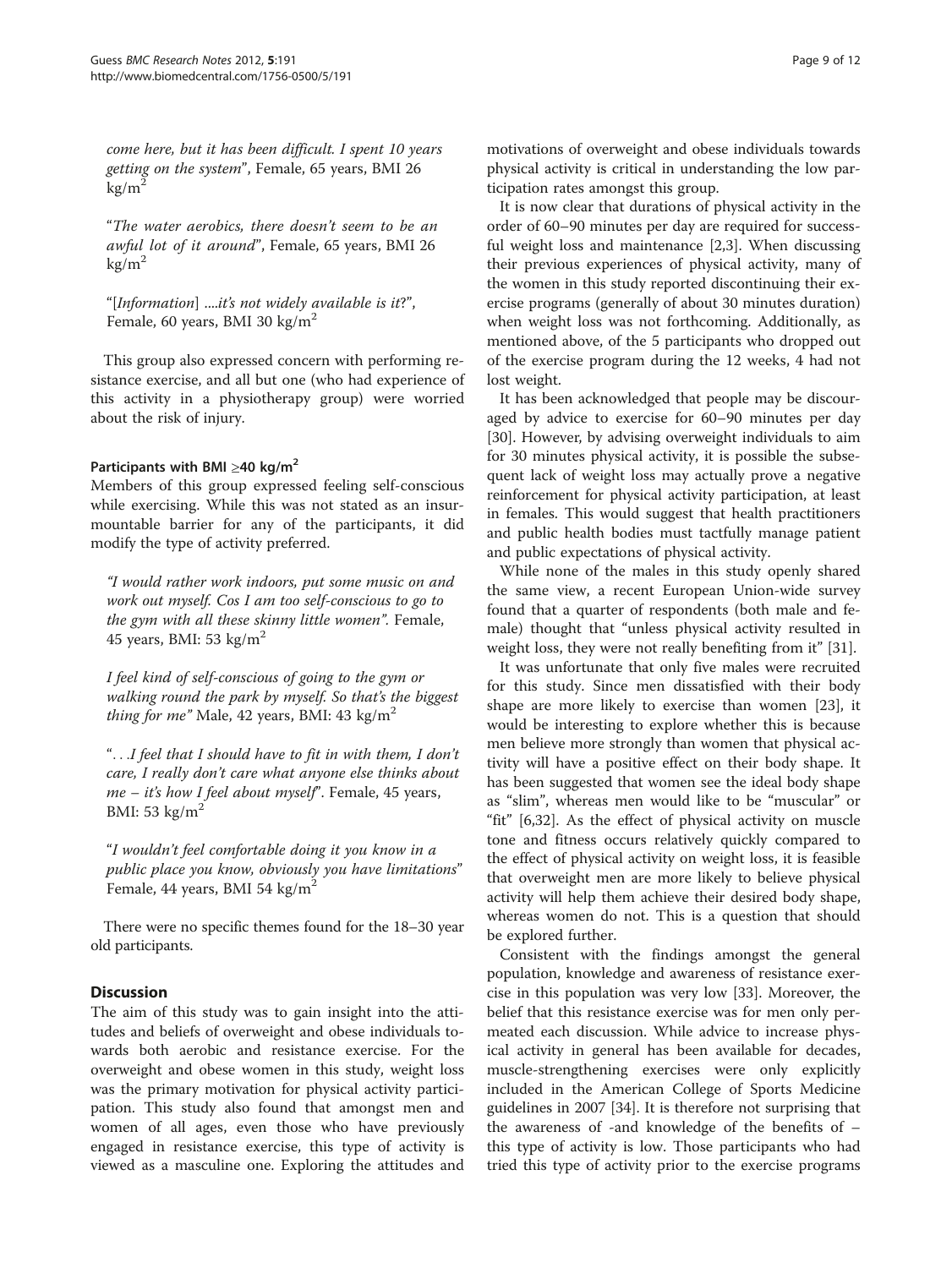did acknowledge rapid improvements in muscle toning, which they saw as positive; however, this did not translate into greater selection of this activity by the participants. 14 out of 17 (82%) females and 3/3 (100%) males chose the aerobic option, demonstrating a significant preference for aerobic exercise. While it's clear from the pre-exercise program focus groups and interviews that the participants were concerned about the risk of injury, how to perform the exercise correctly and unwanted muscle development, feedback from a greater number of participants choosing the resistance option could have provided more insight.

A study examining predictors of resistance versus aerobic exercise among male and female university students found that 40% of those participating in resistance exercise did so to lose weight, compared to 57% of those participating in aerobic exercise [\[27](#page-11-0)]. Moreover, 22% of those participating in resistance exercise stated they did so to gain weight. The expected effect of resistance exercise on body weight among the general public is thus not clear and may explain why individuals anxious about their weight may avoid it. The researchers also found that nearly half of those who did not participate in resistance exercise said it was because they either did not know how (46%) or because they did not want to become "too bulky" (48%) [\[27](#page-11-0)]. This study replicated these findings. It seems clear that more public health education on the realistic benefits, both physical and physiological, would be helpful to dispel some of the myths surrounding resistance exercise.

None of the participants were aware of a proposed beneficial effect on body composition. The evidence supporting improvements in lean muscle mass (or amelioration of loss of lean body mass during diet-induced weight loss) is somewhat contradictory; however, this may be due to a heavy load being required to significantly alter body composition, which can usually only be achieved in a gym setting [[35](#page-11-0)]. Nonetheless, the fact that resistance exercise is the second most common exercise undertaken by "successful [weight] losers" in the National Weight Control Registry indicates the potential contribution this type of activity could make to healthy weight management [\[36\]](#page-11-0). A dedicated qualitative examination of attitudes to evidencebased prescriptions of resistance exercise would be valuable to this end.

The evidence for recommending muscle-strengthening exercises for older individuals is very strong [\[33,37,38](#page-11-0)]. It is therefore significant that this sub-population were immediately concerned about the risk of injury of this type of activity. These concerns represent a clear opportunity for qualified exercise professionals to assist and guide this group in performing this potentially highlybeneficial exercise safely.

Consistent with other papers examining attitudes to physical activity amongst the obese, a majority of the participants with a BMI ≥40 kg/m<sup>2</sup> in this study reported feeling self-conscious about their weight when exercising, and modifying their activities accordingly. Perceived disapproval of body shape – known as social physique anxiety – has been found to be a barrier to physical activity participation in both young and old obese adults, and a particularly difficult experience for obese adults is to exercise in the company of "super-fit" gym members [\[39,40](#page-11-0)]. This view did not emerge as strong a theme as expected amongst the obese participants in this study, which may be partly due to the unintended focus group composition (see below). Perhaps tellingly, the 2 obese participants who completed the 12-week program had chosen a walking program where they could exercise where they felt comfortable, and at their own pace. 2 females (both aged 18–30 years, BMI ≥ 40 kg/m<sup>2</sup>) selected the leisure centrebased aerobic option and dropped out 3 weeks into the 12-week program. They both took part in post-exercise program interviews where they offered a variety of reasons for not continuing, including time, knee pain, "forgetting to go" and difficulties with transport. Both, however, stated that they felt comfortable in the gym-environment.

The participants aged ≥60 years had very distinct preferences to the 18–30 years group. This included a desire for activities to be social and a preference for non gym-based activities. Some of the younger participants were dismissive of classes they considered for "older people". Equally some of the older participants were worried about doing more high-intensity classes and not keeping up. While the topic guide did not ask specifically whether people preferred exercising within their own age-group, this has been suggested as a recommendation previously [\[41](#page-11-0)]. Such practical arrangements could easily be made at low-cost and at a local level, and could reduce barriers to physical activity participation.

Similarly, the gaps in knowledge identified by the participants, such as accessing different types of exercise classes, could be met by targeted promotion by the facilities which run these classes.

Previous studies with a qualitative component have identified specific barriers to physical activity participation amongst females of South Asian origin, particularly Muslim women [[26,42\]](#page-11-0). These include a need for an allfemale exercise environment and a lack of support from family members. For this reason, this study sought to examine the views of this sub-population within an allfemale focus group, and a question on family as a barrier to physical activity was added to the topic guide. These issues did not emerge as a theme amongst any of the South Asian females in this study. One of the females stated that she preferred an all-female environment, but this was not a necessity. The difference may be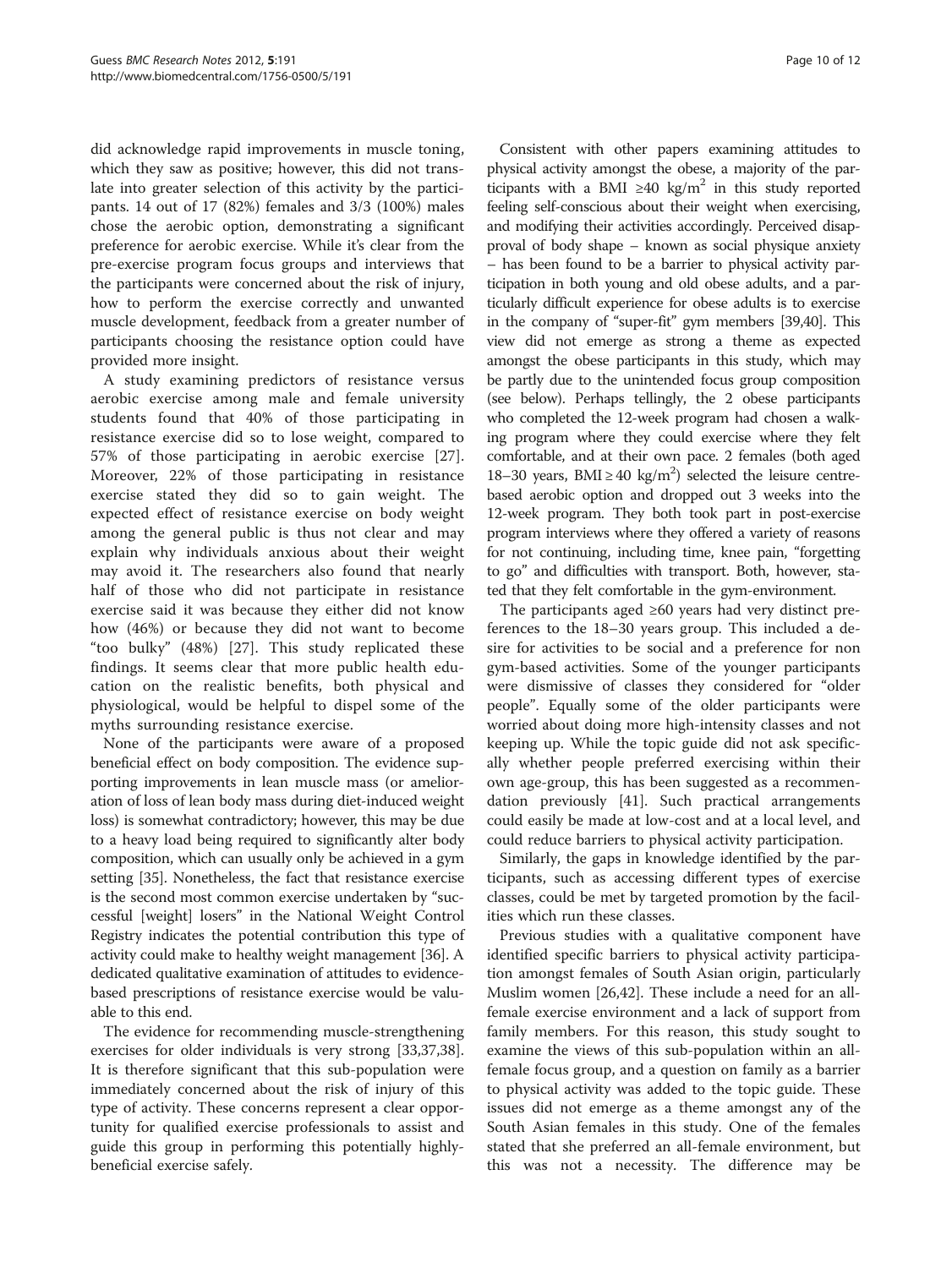<span id="page-10-0"></span>explained by the high educational level and high-English proficiency of the females in this study, which has been noted previously [[29](#page-11-0)].

The aim of this study was to explore the attitudes of overweight and obese individuals to aerobic and resistance exercise. The study design required the participants to select either aerobic or resistance exercise programs in order to avoid imposing excessive time demands on the participants. However, the participants were encouraged to try other types of exercise and were provided with a 3-month Leisure Centre pass and guidance with using the Dynabands in order to support this aim. It was not expected that the subjects would significantly favour the aerobic exercise option, particularly in an environment where they were given individual instruction. As such, the question as to why the participants did not choose to try resistance exercise was not added to the topic guide. While the fact that so few subjects tried resistance exercise limited the qualitative data that could be gathered in this study, it is also a significant finding in itself.

While this study sought to recruit to quota to ensure the sample was representative of the local community, this had unintended consequences. No quota was set for the recruitment of males as it was expected based on a review of the literature that men would more readily take part than females. Unfortunately, it was not possible to recruit more males for this study in the time given. While the men in this study did contribute fruitfully to the discussions, it is understandable that on many occasions this was to respond to a female-led point of view. Notably, however, none of the males in this study mentioned weight loss as a primary motivation for physical activity participation, despite it being a dominant theme in the discussions. Although only 2 of the 5 males in this study had previously tried resistance exercise, these individuals were both ≤30 years. It is likely that a large group of younger males would have a more positive view of this type of exercise.

All participants were requested to take part in a final interview even if they dropped out of the study at any point. This was to ensure that all views were captured and to prevent attrition bias. 9 subjects dropped out prior to, and 8 people dropping out during the exercise programs. Unfortunately, only 3 subjects who had dropped out during the exercise programs completed a post-exercise program interview. Although efforts were made to contact the 9 participants who dropped out prior to starting, it was not possible. Although the views of these individuals were collected in the initial focus groups and interviews, their reasons for not completing the study would be as informative as the data collected from the completers.

While it was intended that each focus group would be comprised solely of individuals from the same population sub-set, practical limitations (weather, job commitments) meant that two of the focus groups were of mixed composition. It is therefore possible that particular participants may have felt uncomfortable during the recording, and felt there were certain views they could not express. Each of the discussions was animated and very enthusiastic in parts, and while it was not readily apparent that any of the participants appeared uncomfortable or reticent, this of course cannot be discounted as a possibility.

While a sample of 30 participants is considered large for qualitative research, the variety of different views which became apparent in the recording of the focus groups and interviews indicated that similar work could be conducted on a more narrowly-defined sample in order to refine the data produced by this study.

#### Conclusions

The females in this study cited weight loss as a primary motivation for physical activity participation. This view – if this finding is replicated in further studies—must be reconciled with the research conducted by expert bodies that clearly demonstrates that larger durations of physical activity are required if successful weight management is desired.

Participants in this study had little awareness or experience of resistance exercise, and many were fearful of the potential risks. Greater public education on the benefits of resistance exercise—particularly for older individuals - would help dispel some of the myths surrounding this activity.

Both national and international surveys demonstrate that individuals who are overweight and obese are less likely to participate in physical activity. Encouraging participation must take into account the differing needs of this heterogeneous population. Local exercise referral pathways or interventions must therefore ensure a range of attainable and sustainable options are both available and well-advertised.

#### Competing interests

The author declares that they have no competing interests.

#### Acknowledgements

This research was supported by a grant from the National Obesity Forum and Weight Watchers. The author would like to thank Drs Jennifer Poulter and Ashley Adamson who provided guidance with study design and critical revision of the manuscript. The author would also like to thank Newham Council and GLL Leisure Centres for their collaboration on this project.

#### Received: 13 September 2011 Accepted: 5 April 2012 Published: 25 April 2012

#### References

1. Department of Health Physical Activity, Health Improvement and Prevention: At least five a week: Evidence of the impact of physical activity and its relationship to health: A report from the Chief Medical Officer. London: Department of Health, Physical Activity, Health Improvement and Prevention; 2004. i-vi.